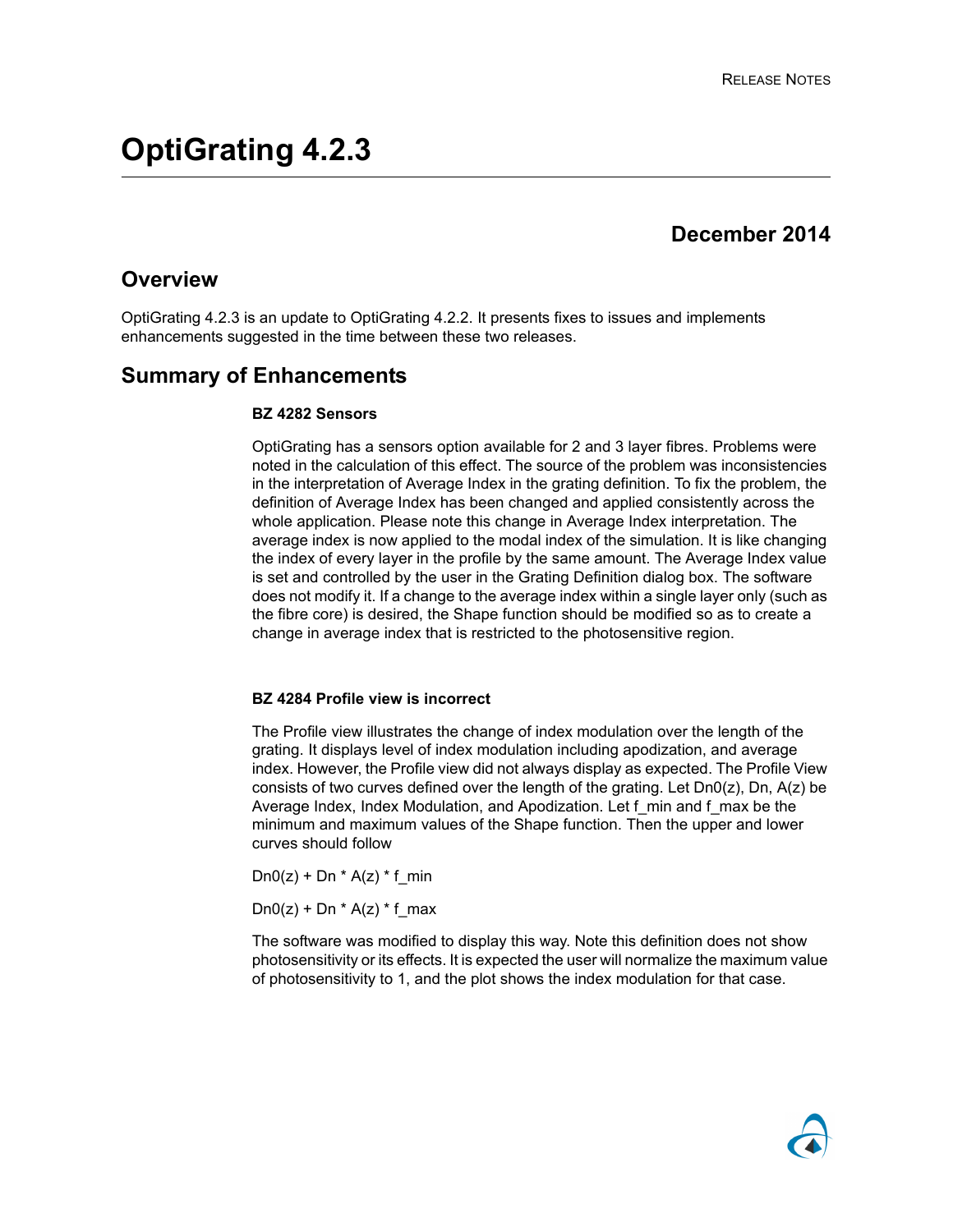#### **G-3 Cannot read one column data in the grating "Shape"**

When reading the Shape function in from a data file, the external data file contains either one or two columns of numbers in text format, separated by a comma or a space.

**Two Columns** - If the file has two columns, the first column is the position along the grating length (for Average Index, Period Chirp, and Apodization) or the position along a single period (For Grating Shape). The second column is the defined Grating Shape, Average Index, Period Chirp, or Apodization value.

**One Column** – In this case, the column is the defined Grating Shape, Average Index,Period Chirp, or Apodization value. It is assumed that the data are uniformly distributed on the X axis.

In the case of Grating Shape, if the data was in One Column format, it was not read correctly. This problem has now been fixed.

#### **BZ 4229 Simulation with multimode sensors has inconsistent results**

In a long period grating with sensors and many modes selected, the application was giving incorrect or inconsistent results. Pressing Calculate twice could give different results.

The problem was traced to an error in the calculation of array index. The array index caused data from outside the array boundary to be read and used in the calculation. The inconsistent results came from the uncontrolled data outside the array. The array index has been corrected and the problem is now fixed.

#### **G-2 Typo in the Mouseover box**

A typo in the Grating Manager dialog box has been corrected.

#### **BZ 4062 Units incorrect in Tools Group Delay dialog box**

The Group Delay dialog box in Tools >> Group Delay does a power series curve fitting of delay in ps. The terms are labelled ps, ps/um, ps/um^2. However, any example shows this is ps/nm, not ps/um. The algorithm was also examined, and it was confirmed the spectral unit is nm. The labels have been corrected.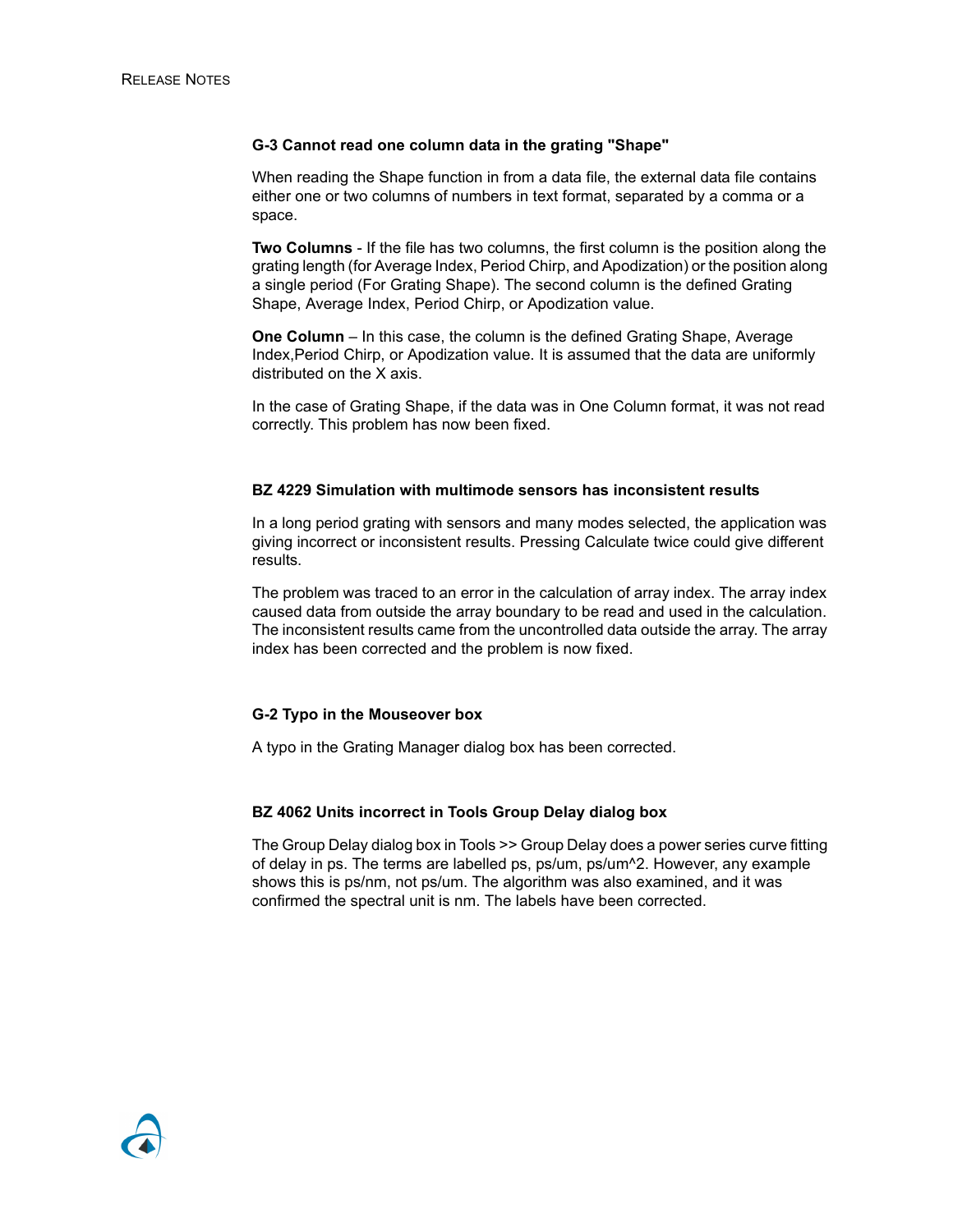# **June 2008**

## **Overview**

OptiGrating 4.2.2 , released as an update to OptiGrating 4.2.1, fixes issues and implements enhancements suggested in the time between these two releases.

## **Summary of Enhancements**

#### **2812 Better description of the Average Index.**

The average index is defined by equation (15) in the Technical Background chapter of the manual. The definition in the manual is confusing in the case of Average Index, as equation (15) applies to the grating only, and not to the waveguide as a whole. Added helpful suggestion near equation (15) in the manual.

#### **3984 Documentation for Other Waveguide**

The documentation of Other Waveguide needs more detail in the definition of Overlap Integral in the Input Mode panel and in the Mode List. More detail has been added in the manual.

#### **3668 Permit Entry of Central Wavelength in Other Waveguide Project**

Now the data can be entered in the Grating Definition dialog box in the case of Other Waveguide Project. Once entered, the Central Wavelength is also displayed in the main window.

#### **3736 Remove Restriction on Refractive Index of Fibre**

Allow entering a value of real part of refractive index less than one.

#### **3933 Out of memory trouble on dispersion enabled multimode scan**

This trouble starts when the selected modes don't exist for every wavelength. Most cases will run without error, but if there are fewer than 2 data points with all modes existing, the projects could finish with an "Out of Memory" message. The problem has been fixed.

#### **4043 Waveguide modesolver has wrong X axis**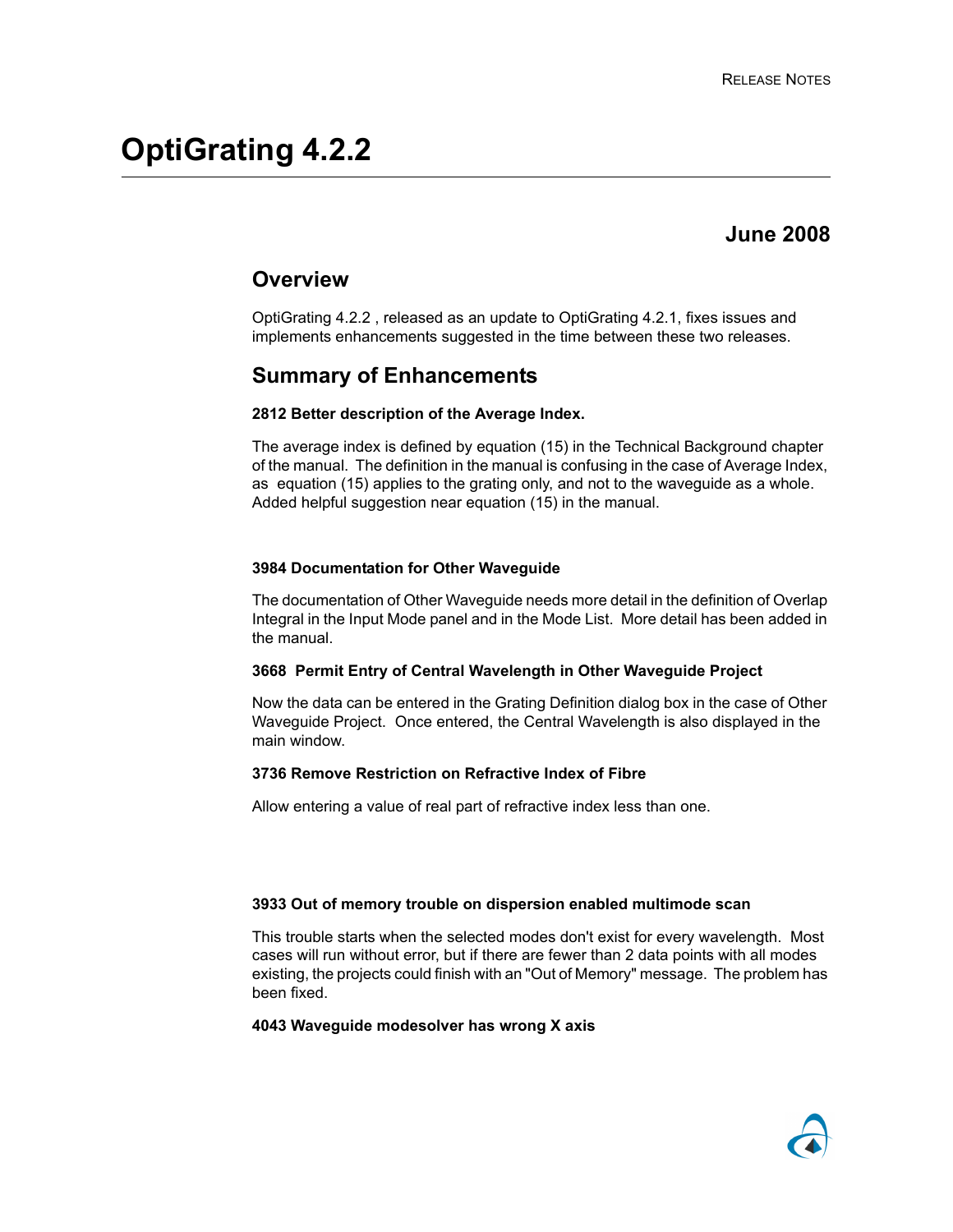The Waveguide Module has a mode solver for 2D modes. The mode can be viewed after solving, but the X axis of that graph is wrongly labelled. The exported graph X axis is also wrong. The problem has been fixed.

#### **3370 Phase Shift Radio Button selection not working properly**

The Radio Button in the Phase Shift dialog box of the Grating Manager sometimes doesn't show the ON dot in the radio button. The problem has been fixed.

#### **4032 Uniform Micro strain constant not remembered by dialog box**

In the Sensors definition, 2 Layer fibres open the Fiber Bragg Grating Sensor dialog box, and 3 layer fibres open the Long Period Grating Sensor dialog box. The Uniform option of the micro strain panel does not keep the constant. The problem has been fixed.

#### **2889 Fiber Bragg Grating Sensor box does not remember value in field**

Fiber Bragg Grating Sensor dialog box should hold the temperature of the grating. The problem has been fixed.

#### **3680 Strain Optic option of Fibre Sensors crashes OptiGrating**

For a long time we used a workaround for this trouble, since the Long Period Grating Sensors feature is identical to the Fiber Bragg Grating Sensor, except that the former permits different strain-optic parameters to be entered for the cladding and substrate. In this release the original trouble is also fixed, making the workaround unnecessary.

#### **2994 Profile tab graph has wrong amplitude**

For a grating with more than one grating in the Grating Manager with different index modulations, the Profile does not display the correct amplitudes for the separate gratings, even though the calculated result is still correct. The display problem has been fixed.

#### **Known Issue**

When OptiGrating is started with Remote Desktop, the colours that indicate local period in the Profile tab will not appear. The problem does not appear when OptiGrating is accessed remotely with Remote Desktop, but only if the instance of OptiGrating was originally opened locally.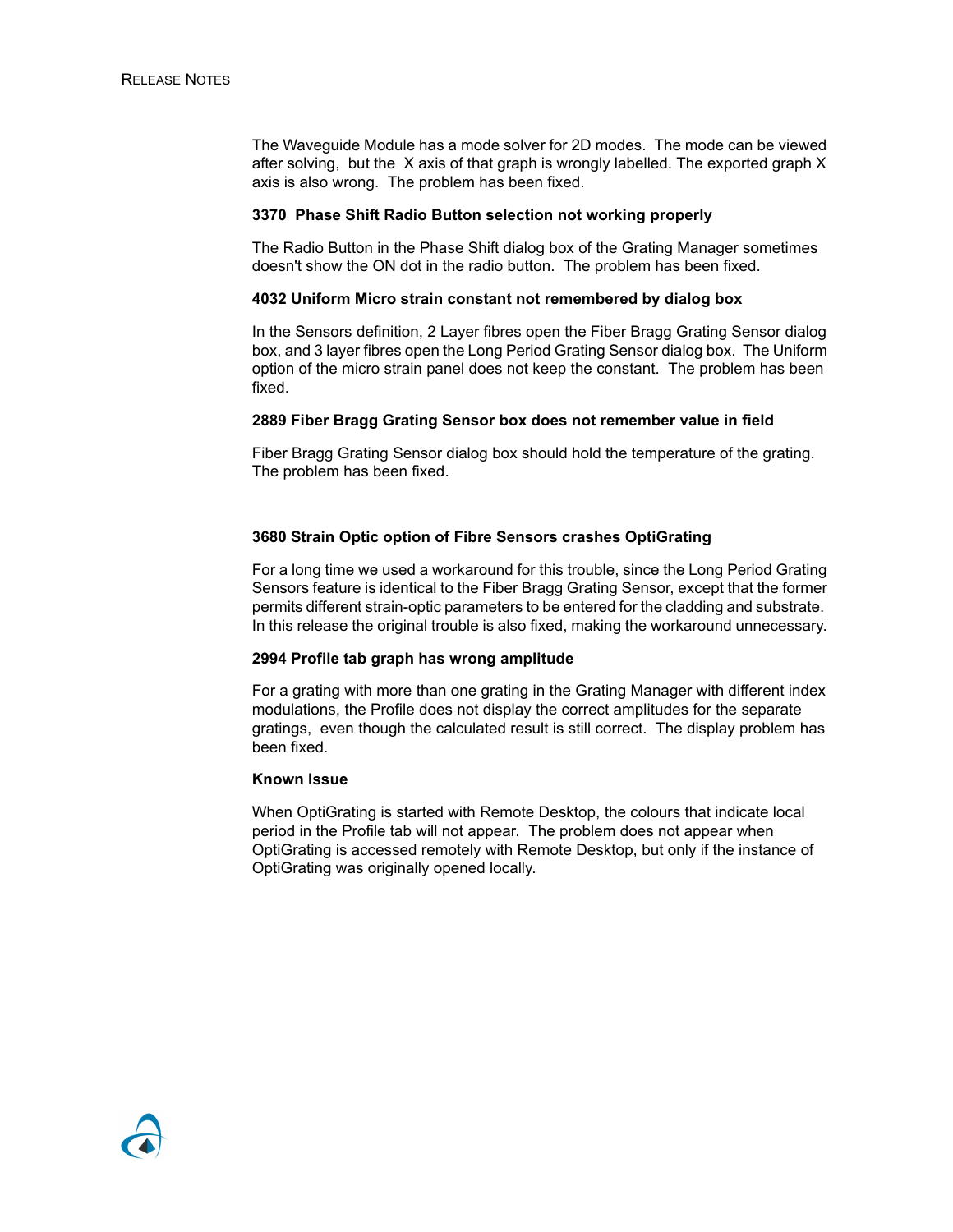## **July 2004**

### **Overview**

OptiGrating 4.2.1 was released as an update to OptiGrating 4.2. Before this update, the software used to apply restrictions to refractive index input, not permitting values of refractive index less than one. This restriction was in place to help a user who enters bad data by accident. Since the release of 4.2, the modeling of Surface Plasmons with metal layers in planar waveguides has become more common. The Cauchy Integral based mode solver of OptiGrating is ideally suited to the solving of these complex modes. Therefore OptiGrating 4.2.1 was released to allow input of refractive index of typical metals, often having a real part of refractive index less than unity. In OptiGrating 4.2.1, the restriction on entry value of refractive index of layers was removed and the mode solver was tested to confirm correct results for finding modes with Surface Plasmons. The user might be interested to reproduce this text book example of a Surface Plasmon using OptiGrating 4.2.1

#### **Surface plasmon example: Air-silver interface**

lambda = .6328 um TM

silver,  $n = 0.067 - 14.05$ 

According to the reference, the surface plasmon should have modal index\*

1.032 - j 0.0011

In stetting up the OptiGrating example, note that OptiGrating still requires at least 3 layers in the waveguide. This can be accommodated by letting either the silver or air layer consist of two identical layers. The result from OptiGrating is

TM(0) 1.0319225 - j 0.0011076801

Reference: "Optical Waves in Layered Media", page 336

Pochi Yeh

(John Wiley, New York, 1988)

QC176.8.O6Y45 1988

ISBN 0-471-82866 -1

\*Note the 1/2 in the definition of alpha in eqn (11.4-10)